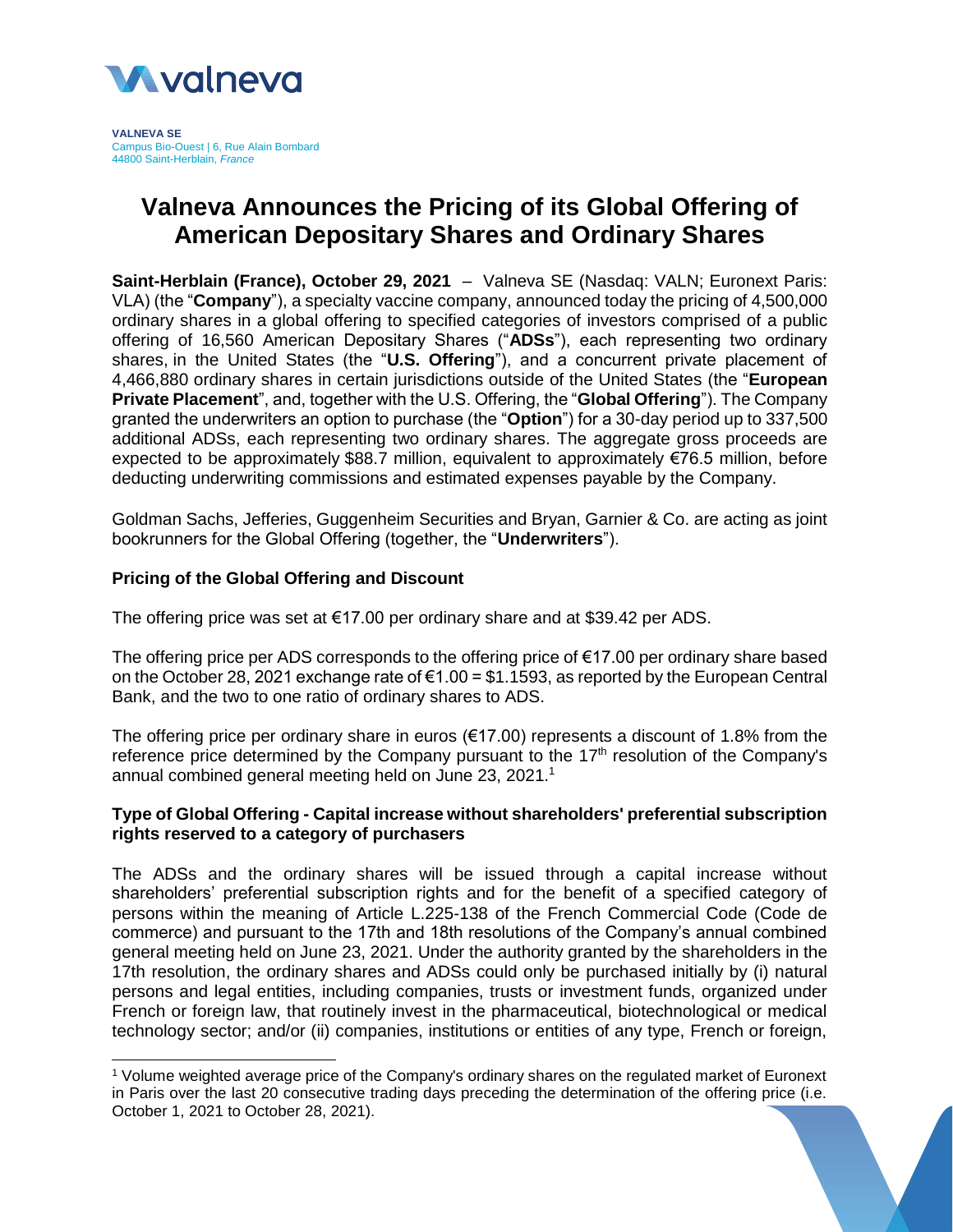

that do a significant part of their business in the pharmaceutical, cosmetic, chemical or medical devices and/or technologies or research in these sectors. In order to purchase ordinary shares and/or ADSs in the Global Offering, potential investors were required to execute and provide to the Underwriters an investor letter representing that they satisfy the foregoing investor criteria.

The European Private Placement was open only to qualified investors as such term is defined in article 2(e) of Regulation (EU) 2017/1129 of the European Parliament and of the Council of June 14, 2017.

#### **Option to Purchase Additional Shares**

The Company granted the Underwriters an option to purchase for a 30-day period (until November 26, 2021) up to 337,500 additional ADSs, each representing two ordinary shares, i.e. up to 15% of the aggregate amount of ordinary shares to be issued in the Global Offering.

In connection with the Global Offering, Goldman Sachs, acting as stabilizing manager, may over-allot the securities or effect transactions with a view to supporting, stabilizing, or maintaining the market price of the securities at a level higher than which might otherwise prevail in the open market. However, there is no assurance that the stabilizing manager will take any stabilization action and, if begun, may be ended at any time without prior notice. Any stabilization action or over-allotment shall be carried out in accordance with all applicable rules and regulations and may be undertaken on the Nasdaq Global Select Market.

## **Dilution**

The 4,500,000 ordinary shares issued in the Global Offering (including ordinary shares in the form of ADSs) will represent a dilution of approximately 4% of the share capital of the Company. If the Underwriters exercise their Option in full, the dilution would increase to 5%. On an illustrative basis, a shareholder holding 1% of Valneva's capital before the Global Offering will now hold a stake of 0.96%.

#### **Terms and Conditions of the Securities to be Issued - Closing and delivery**

The closing and delivery of the U.S. Offering and the European Private Placement are conditioned on each other and will occur simultaneously, on or about November 2, 2021.

All securities to be sold in the Global Offering will be offered by the Company. The ADSs are listed on the Nasdaq Global Select Market under the ticker symbol "VALN" and the ordinary shares are listed on the regulated market of Euronext Paris ("**Euronext Paris**") under the symbol "VLA."

The ordinary shares offered in the Global Offering, including those underlying ADSs, will be subject to an application for admission to trading on Euronext Paris (Compartment B) on the same trading line as the existing shares under the same ISIN code FR0004056851 and under the ticker "VLA" and are expected to be admitted to trading on November 2, 2021.

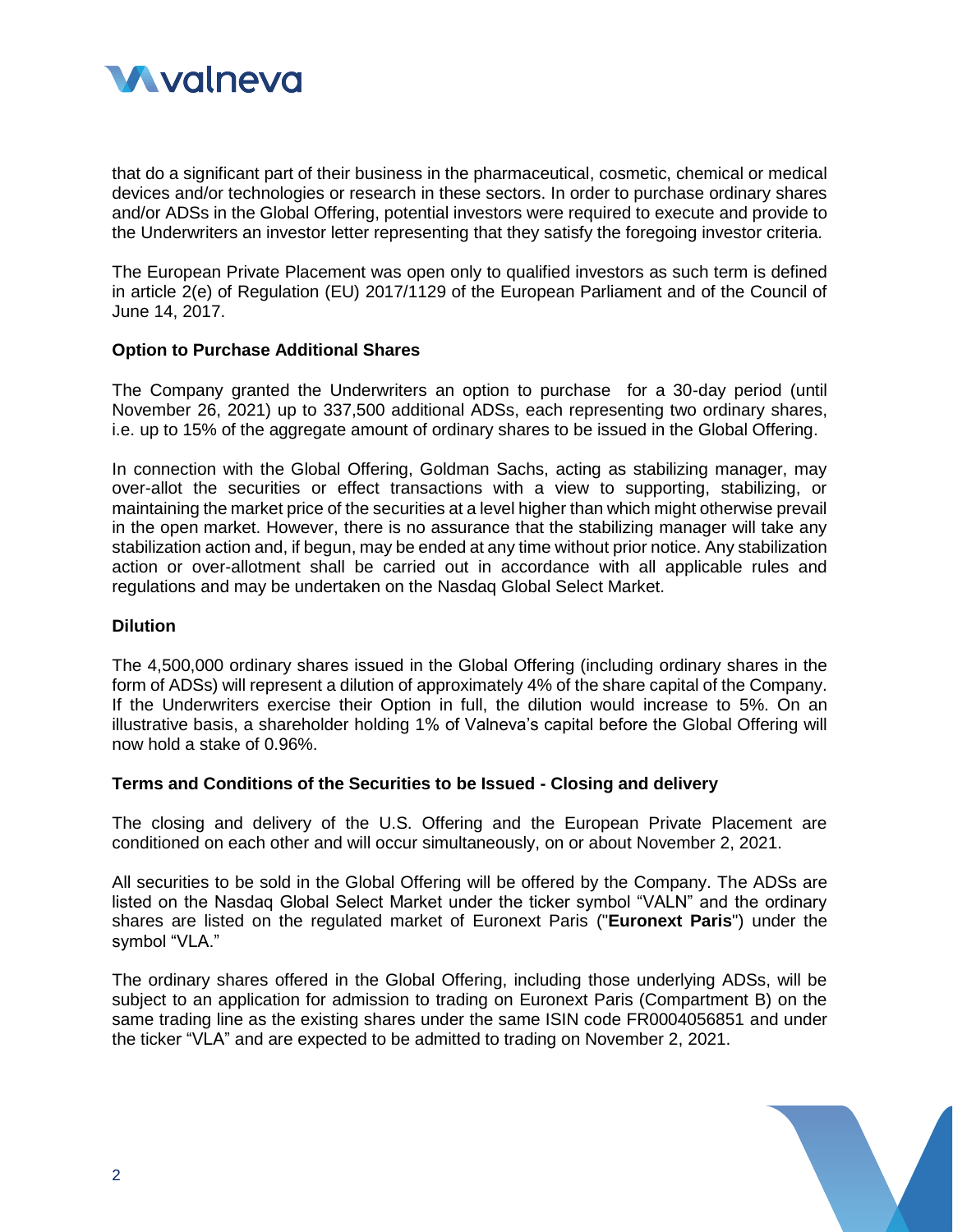

## **Estimated Proceeds from the Global Offering - Reasons for the offering - Use of proceeds**

The gross proceeds of the sale of 4,500,000 ordinary shares, including in the form of ADSs, in the Global Offering are expected to be approximately \$88.7 million (€76.5 million), assuming no exercise of the Underwriters' Option to purchase additional ordinary shares. The Company estimates that the net proceeds of the Global Offering will be approximately \$80.7 million (€69.6 million), after deducting approximately \$5.3 million ( $€4.6$  million) in underwriting commissions and approximately \$2.6 million (€2.3 million) in offering expenses.

The principal purposes of the Global Offering are to increase the Company's financial flexibility in order to advance the development of its portfolio of vaccine candidates as listed below.

The Company expects to use the net proceeds from the Global Offering, together with its existing cash and cash equivalents, as follows (assuming an exchange rate of  $\epsilon$ 1.00 = \$1.1593, the exchange rate on October 28, 2021, as reported by the European Central Bank):

- Approximately \$50 million to fund further development of its Lyme VLA15 vaccine candidate through completion of Phase 2 clinical trials including handover to Pfizer;
- Approximately \$60 million to complete development of its chikungunya VLA1553 vaccine candidate through BLA approval;
- Approximately \$100 million to fund further development of its COVID-19 VLA2001 vaccine candidate through conditional licensure and commercial launch, including capital expenditure into production facilities;
- Approximately \$20 million to fund advancement of preclinical vaccine candidates towards clinical development; and
- The remainder, if any, for working capital and general corporate purposes.

As of June 30, 2021, the Company had cash and cash equivalents of €329.8 million. The Company believes its cash and cash equivalents, together with the net proceeds of the global offering of approximately \$80.7 million (€69.6 million), will be sufficient to fund its operations through at least September 2023.

#### **Underwriting**

The Global Offering is subject to an underwriting agreement covering the entirety of the Global Offering. The underwriting agreement was entered into on October 28, 2021 in connection with the determination of the Global Offering Price.

The underwriting agreement does not constitute a "*garantie de bonne fin*" within the meaning of Article L. 225-145 of the French Commercial Code (*Code de commerce*).

#### **Documentation**

The Company has filed a registration statement on Form F-1, including a prospectus, relating to these securities with the U.S. Securities and Exchange Commission ("**SEC**"), which was declared effective by the SEC on October 28, 2021. The offering is being made only by means of a prospectus and copies of the prospectus relating to and describing the terms of the Global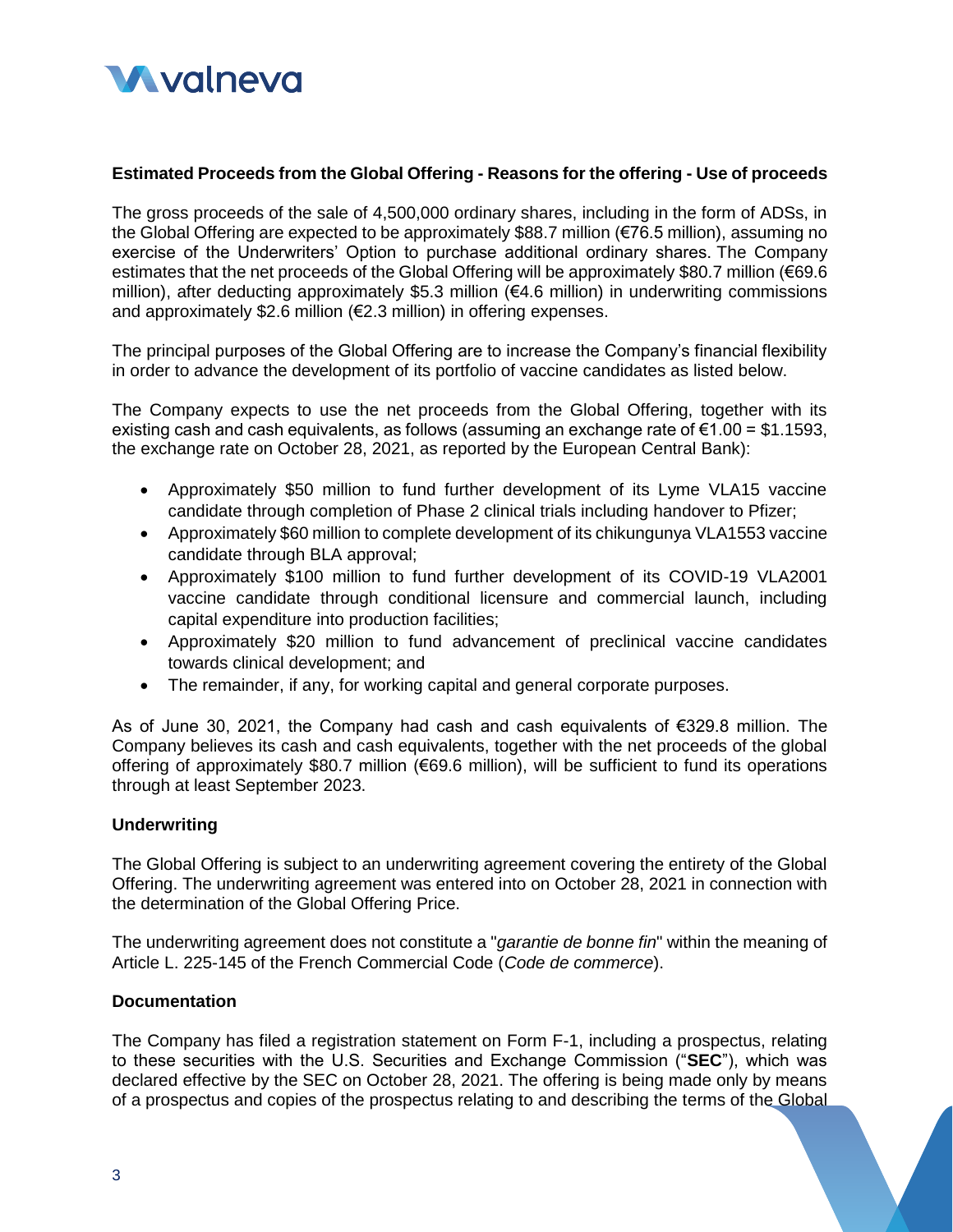

Offering may be obtained from Goldman Sachs & Co. LLC, Attn: Prospectus Department, 200 West Street, New York, New York 10282, telephone: 866-471-2526, facsimile: 212-902-9316, e-mail: prospectus-ny@ny.email.gs.com or Jefferies LLC, Attention: Equity Syndicate Prospectus Department, 520 Madison Avenue, 2nd Floor, New York, NY 10022, or by telephone at +1 877 821 7388 or by email at Prospectus\_Department@Jefferies.com.

No prospectus subject to approval by the French *Autorité des Marchés Financiers* has been filed in France in connection with the Global Offering.

Application will be made to list the new ordinary shares to be issued pursuant to the Global Offering on Euronext Paris.

#### **Risk factors**

Investors should carefully consider the risks factors likely to affect the Company's business as described in the "Risk Factors" section of the Company's universal registration document, as completed by the amendment to the universal registration document of the Company registered with the AMF under number D.21-0286-A01 on October 26, 2021, as completed by its amendment registered with the AMF under number D.21-0286-A01 on October 26, 2021 (available on the Company's website), before taking an investment decision. If any of the following risks are realized, the Company's business, financial condition, operating results and prospects could be materially and adversely affected.

In addition, other risks, not identified or considered significant by the Company, could have the same adverse effect and investors could lose all or part of their investment.

In addition to the above, investors are invited to consider the following risks:

- The market price of the Company's shares may fluctuate and fall below the investor's acquisition cost in connection with the capital increase;
- The volatility and liquidity of the Company's shares could fluctuate substantially;
- Sales of the Company's shares could occur and have an negative impact on the Company's share price;
- In the event of a new fundraising, there would be additional dilution for shareholders;
- The volatility and liquidity of the Company's shares may be different on the U.S. market and on the French market;
- Being a company listed in the United States, and in particular having to comply with U.S. stock exchange and SEC regulations, in addition to French and European regulations, may require significant Company's resources, divert management's attention and have an impact on the Company's ability to attract and retain senior executives and skilled members of the Supervisory and Management Boards; and
- Existing and potential investors in the Company's ordinary shares or ADSs may have to request the prior authorization from the French Ministry of Economy prior to acquiring a significant ownership position in the ordinary shares or ADSs of the Company.

This press release does not constitute an offer to sell or the solicitation of an offer to buy securities, and shall not constitute an offer, solicitation or sale in any jurisdiction in which such

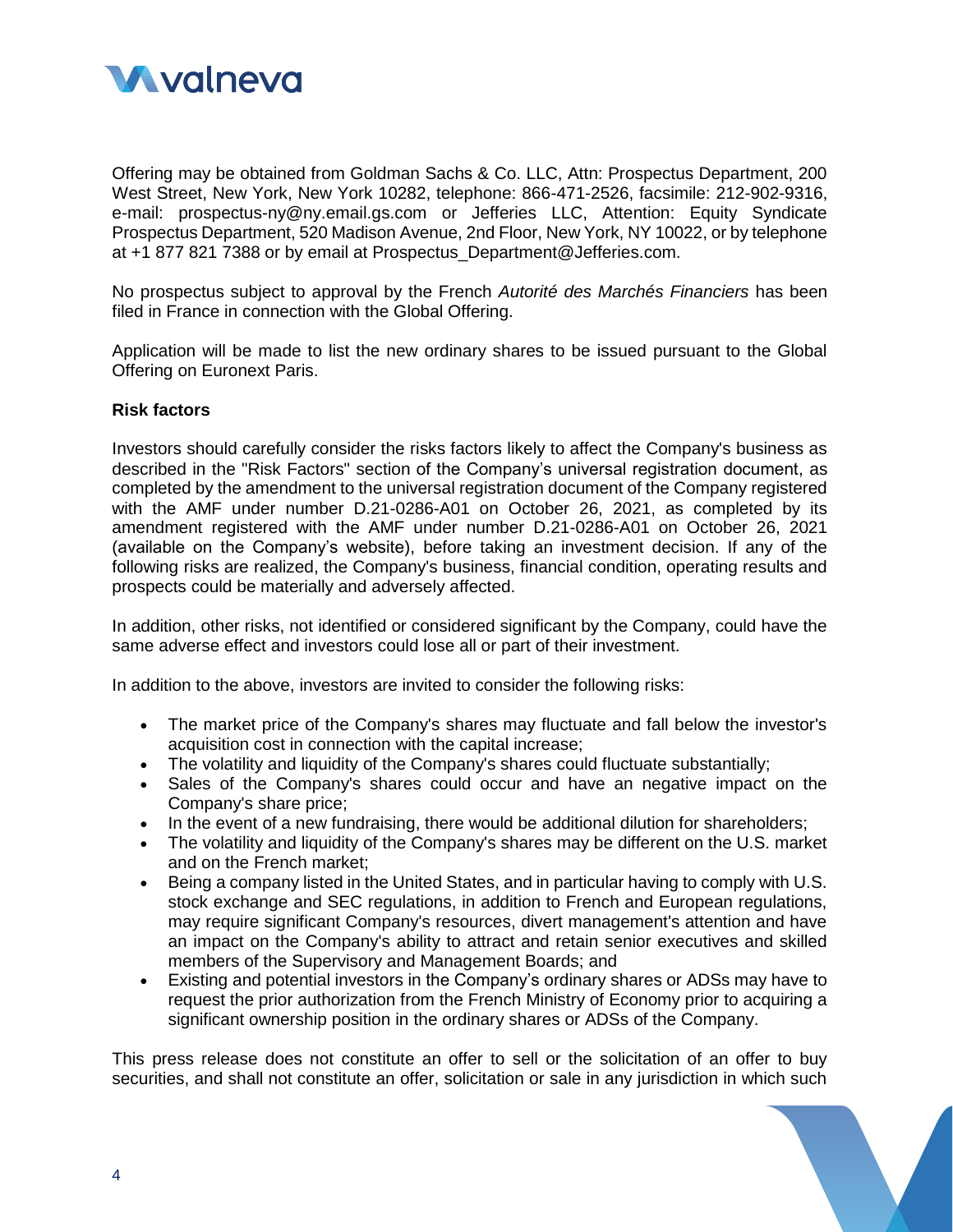

offer, solicitation or sale would be unlawful prior to registration or qualification under the securities laws of that jurisdiction.

#### **About Valneva SE**

Valneva is a specialty vaccine company focused on the development and commercialization of prophylactic vaccines for infectious diseases with significant unmet medical need. The Company takes a highly specialized and targeted approach to vaccine development and then applies its deep understanding of vaccine science to develop prophylactic vaccines addressing these diseases. Valneva has leveraged its expertise and capabilities both to successfully commercialize two vaccines and to rapidly advance a broad range of vaccine candidates into and through the clinic, including candidates against Lyme disease, the chikungunya virus and COVID-19.

## **Media & Investor Contacts**

Laëtitia Bachelot-Fontaine VP Global Communications & European Investor Relations M +33 (0)6 4516 7099 laetitia.bachelot-fontaine@valneva.com

Joshua Drumm, Ph.D. VP Global Investor Relations M +001 917 815 4520 joshua.drumm@valneva.com

# **Disclaimer**

This press release contains certain forward-looking statements concerning the Global Offering as well as the Company and its business, including its prospects, products and product candidate development. Such forward-looking statements are based on assumptions that the Company considers to be reasonable. However, there can be no assurance that the estimates contained in such forward-looking statements will be verified, which estimates are subject to numerous risks including the risks set forth in section 1.5 of the universal registration document of the Company registered with the AMF under number D.21-0286 on April 9, 2021, as completed by the amendment to the universal registration document of the Company registered with the AMF under number D.21-0286-A01 on October 26, 2021 (copies of which are available on the Company's website) and to the development of economic conditions, financial markets and the markets in which the Company operates. The forward-looking statements contained in this press release are also subject to risks not yet known to the Company or not currently considered material by the Company. The occurrence of all or part of such risks could cause actual results, financial conditions, performance or achievements of the Company to be materially different from such forward-looking statements.

This press release does not constitute an offer to sell or the solicitation of an offer to buy securities in any jurisdiction, and shall not constitute an offer, solicitation or sale in any jurisdiction in which such offer, solicitation or sale would be unlawful prior to registration or qualification under the securities laws of that jurisdiction. The registration statement can be accessed by the public on the website of the SEC.

This announcement is an advertisement and not a prospectus within the meaning of Regulation (EU) 2017/1129 of the European Parliament and of the Council of 14 June 2017, as amended (the "Prospectus Regulation").